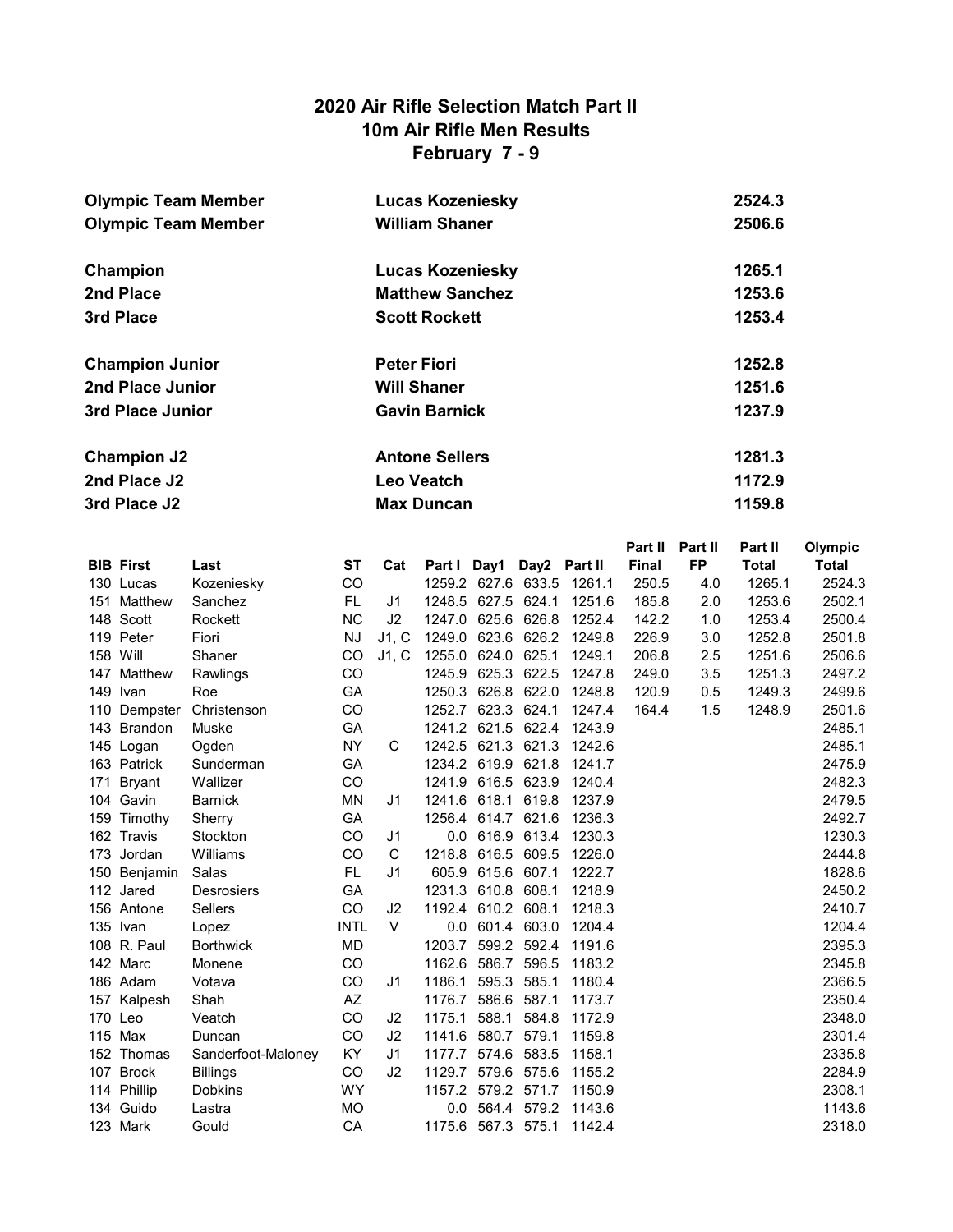#### 2020 Air Rifle Selection Match Part II 10m Air Rifle Women Results February 7 - 9

| <b>Olympic Team Member</b> | <b>Mary Tucker</b>      | 2513.0 |
|----------------------------|-------------------------|--------|
| <b>Olympic Team Member</b> | <b>Alison Weisz</b>     | 2507.7 |
| Champion                   | <b>Mary Tucker</b>      | 1256.6 |
| 2nd Place                  | Virginia Thrasher       | 1254.4 |
| 3rd Place                  | Sagen Maddalena         | 1252.8 |
| <b>Champion Junior</b>     | <b>Kristen Hemphill</b> | 1252.1 |
| 2nd Place Junior           | Katie Zaun              | 1246.2 |
| 3rd Place Junior           | Morgan Kreb             | 1244.8 |
| <b>Champion J2</b>         | Nicolette Hoffman       | 1226.9 |
| 2nd Place J2               | <b>Megan Torrence</b>   | 1215.4 |
| 3rd Place J2               | <b>Anne White</b>       | 1211.4 |
| Champion J3                | <b>Makenzie Larson</b>  | 1186.5 |
| 2nd Place J3               | <b>Allison Torrence</b> | 1173.6 |
| 3rd Place J3               | <b>Kindoyln Dobkins</b> | 1156.2 |

|                  |             |           |                |              |                    |              |        | Part II Part II Part II |     |              | Olympic |
|------------------|-------------|-----------|----------------|--------------|--------------------|--------------|--------|-------------------------|-----|--------------|---------|
| <b>BIB First</b> | Last        | SТ        | Cat            | Part I Day1  |                    | Day2 Part II |        | <b>Final</b>            | FP  | <b>Total</b> | Total   |
| 169 Mary         | Tucker      | FL        | J1, C          |              | 1256.4 624.9 627.7 |              | 1252.6 | 250.3                   | 4.0 | 1256.6       | 2513.0  |
| 165 Virginia     | Thrasher    | VA        |                | 1250.0       |                    | 626.5 624.4  | 1250.9 | 249.5                   | 3.5 | 1254.4       | 2504.4  |
| 136 Sagen        | Maddalena   | GA        |                | 1252.1       |                    | 625.9 623.9  | 1249.8 | 227.3                   | 3.0 | 1252.8       | 2504.9  |
| 125 Kristen      | Hemphill    | ТX        | J1, C          | 1247.1       |                    | 626.4 623.2  | 1249.6 | 205.7                   | 2.5 | 1252.1       | 2499.2  |
| 106 Sarah        | Beard       | GA        |                | 1254.6       | 622.7              | 627.2        | 1249.9 | 185.2                   | 2.0 | 1251.9       | 2506.5  |
| 172 Alison       | Weisz       | МT        |                | 1256.0       |                    | 624.9 625.3  | 1250.2 | 164.4                   | 1.5 | 1251.7       | 2507.7  |
| 161 Emily        | Stith       | GA        |                |              | 1240.0 624.2 623.6 |              | 1247.8 | 120.0                   | 0.5 | 1248.3       | 2488.3  |
| 177 Katie        | Zaun        | <b>ND</b> | J <sub>2</sub> | 1224.7       |                    | 623.6 621.6  | 1245.2 | 143.5                   | 1.0 | 1246.2       | 2470.9  |
| 131 Morgan       | Kreb        | CO        | J1             |              | 1239.5 617.0 627.8 |              | 1244.8 |                         |     |              | 2484.3  |
| 140 Minden       | Miles       | ТX        |                |              | 1253.6 621.3 623.3 |              | 1244.6 |                         |     |              | 2498.2  |
| 126 Angeline     | Henry       | <b>TX</b> | J1             |              | 1237.5 621.6 621.8 |              | 1243.4 |                         |     |              | 2480.9  |
| 121 Ruby         | Gomes       | МA        | С              | 1241.9       |                    | 621.3 620.6  | 1241.9 |                         |     |              | 2483.8  |
| 176 Anna         | Weilbacher  | CA        |                | 1238.4       |                    | 619.8 620.7  | 1240.5 |                         |     |              | 2478.9  |
| 122 Abigail      | Gordon      | ТX        | С              |              | 1246.4 618.6 620.1 |              | 1238.7 |                         |     |              | 2485.1  |
| 184 Kaitlyn      | Kutz        | СT        |                |              | 1231.6 618.2 616.3 |              | 1234.5 |                         |     |              | 2466.1  |
| 167 Katie        | Torrence    | CO        | J1             |              | 1231.2 618.0 615.2 |              | 1233.2 |                         |     |              | 2464.4  |
| 178 Nicolette    | Hoffman     | SD        | J2             |              | 1212.2 614.6 612.3 |              | 1226.9 |                         |     |              | 2439.1  |
| 185 Lauren       | McMahan     | FL        | J1, C          | 1241.7       |                    | 609.7 615.7  | 1225.4 |                         |     |              | 2467.1  |
| 155 Nina         | Schuett     | МT        | J1             | 1238.5       | 612.4              | 612.2        | 1224.6 |                         |     |              | 2463.1  |
| 146 Natalie      | Perrin      | MI        | J1             |              | 1241.8 607.8 616.6 |              | 1224.4 |                         |     |              | 2466.2  |
| 132 M'Leah       | Lambdin     | CO        | J1             |              | 1240.4 610.8 611.9 |              | 1222.7 |                         |     |              | 2463.1  |
| 141 Prachi       | Mishra      | MI        |                |              | 1221.2 607.9 611.2 |              | 1219.1 |                         |     |              | 2440.3  |
| 168 Megan        | Torrence    | CO        | J <sub>2</sub> | 1203.3       |                    | 606.6 608.8  | 1215.4 |                         |     |              | 2418.7  |
| 174 Julia        | Flake       | CO        | J1             | 1195.9 610.1 |                    | 603.8        | 1213.9 |                         |     |              | 2409.8  |
| 187 Anne         | White       | <b>TX</b> | J2             | 1210.0 605.3 |                    | 606.1        | 1211.4 |                         |     |              | 2421.4  |
| 175 Kayley       | Pasko       | СT        | J1             |              | 1225.8 604.3 604.1 |              | 1208.4 |                         |     |              | 2434.2  |
| 120 Payton       | Fry         | CO        | J1             |              | 1217.4 601.2 604.8 |              | 1206.0 |                         |     |              | 2423.4  |
| 102 Melissa      | Axelrod     | CO        | J <sub>2</sub> | 1213.9       | 599.5              | 605.0        | 1204.5 |                         |     |              | 2418.4  |
| 139 Charlotte    | Mick        | CO        | J <sub>2</sub> |              | 1189.4 595.8 604.5 |              | 1200.3 |                         |     |              | 2389.7  |
| 129 Alexis       | Kirk        | NY        | J1             |              | 1214.0 603.6       | 595.0        | 1198.6 |                         |     |              | 2412.6  |
| 164 Katie        | Tedeschi    | CO        | J <sub>2</sub> |              | 1209.8 597.6 600.8 |              | 1198.4 |                         |     |              | 2408.2  |
| 182 Rose         | Smith       | SD        | J1             | $0.0\,$      |                    | 592.3 605.4  | 1197.7 |                         |     |              | 1197.7  |
| 127 Julia        | <b>Ivey</b> | SD        | J <sub>2</sub> | 1187.4       | 596.9              | 591.2        | 1188.1 |                         |     |              | 2375.5  |
| 133 Makenzie     | Larson      | CO        | J3             |              | 1150.8 598.3       | 588.2        | 1186.5 |                         |     |              | 2337.3  |
| 154 Kylie        | Schelhaas   | WY        | J1             |              | 1169.4 590.3       | 591.1        | 1181.4 |                         |     |              | 2350.8  |
| 124 Jasmine      | Hays        | SD        | J2             | 1144.2       | 589.0              | 586.0        | 1175.0 |                         |     |              | 2319.2  |
| 166 Allison      | Torrence    | CO        | J3             |              | 0.0 597.8 575.8    |              | 1173.6 |                         |     |              | 1173.6  |
| 138 Madison      | Merrell     | <b>WY</b> | J2             |              | 1182.0 575.3       | 588.5        | 1163.8 |                         |     |              | 2345.8  |
| 180 Ashley       | Tieszen     | SD        | J2             |              | 1176.3 574.3 585.0 |              | 1159.3 |                         |     |              | 2335.6  |
| 113 Kindolyn     | Dobkins     | WY        | J3             |              | 1093.2 576.3 579.9 |              | 1156.2 |                         |     |              | 2249.4  |
| 183 Martha       | Hall        | <b>NM</b> |                | 1180.4       | 575.3              | 578.4        | 1153.7 |                         |     |              | 2334.1  |
| 116 Josie        | Eichmann    | SD        | JЗ             | 1128.6       | 565.7              | 584.5        | 1150.2 |                         |     |              | 2278.8  |
| 128 Kiley        | Jones       | CO        | J2             | 1145.5       | 580.4              | 565.4        | 1145.8 |                         |     |              | 2291.3  |
| 179 Alexis       | Hoffman     | SD        | J3             |              | 1117.8 567.5 562.0 |              | 1129.5 |                         |     |              | 2247.3  |
| 181 Katleyn      | Tieszen     | SD        | J3             |              | 1020.5 521.0 532.3 |              | 1053.3 |                         |     |              | 2073.8  |